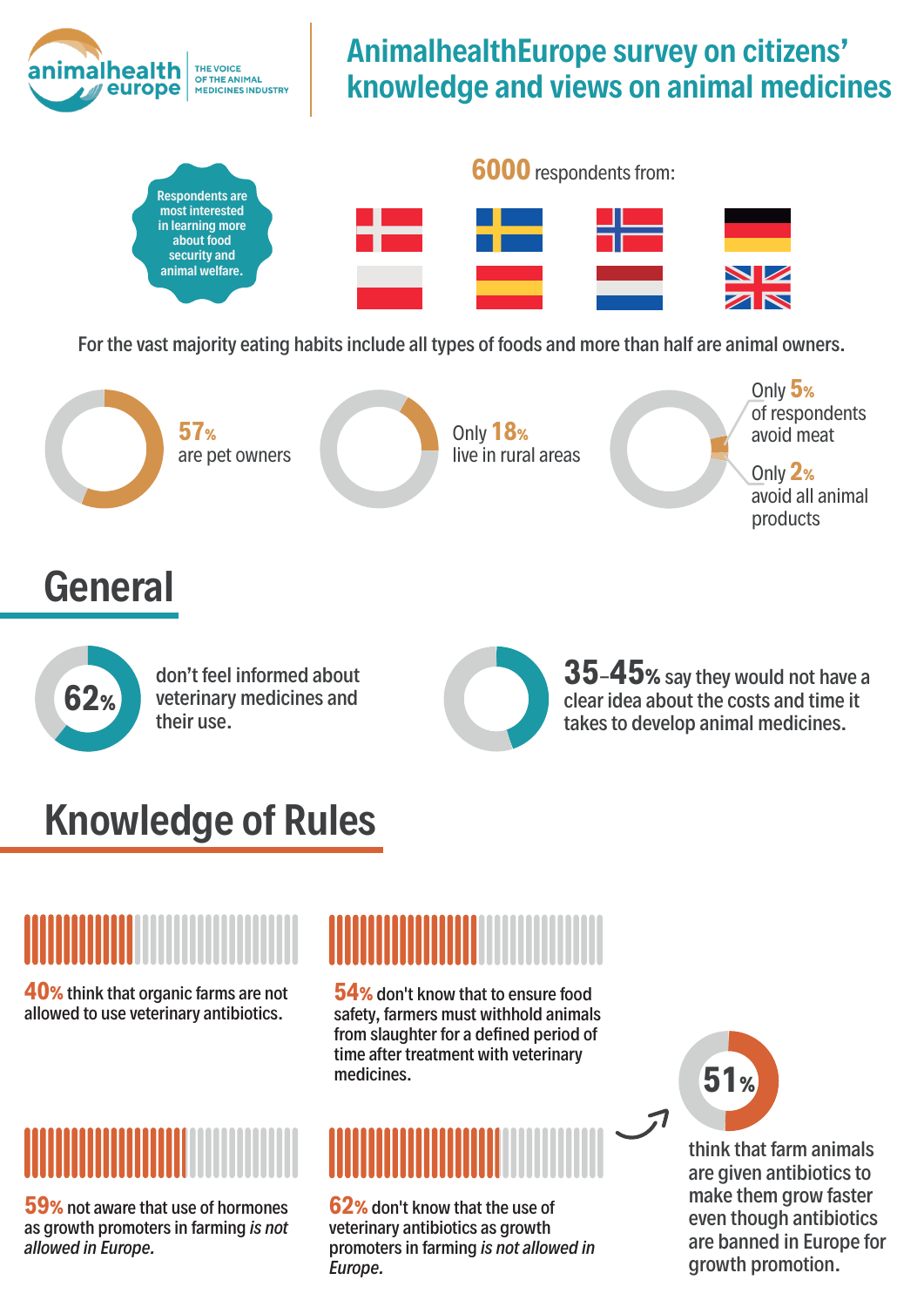# **However**



**63%** know that some medicines vaccines and antibiotics for example can only be used under prescription.



**66%** know that strict rules on the use of animal medicines prevent the presence of harmful residues in food after treatment of animals.

*Misunderstandings and misinformation circulate about why and when treating an animal is necessary, especially around antibiotics.* 



**More awareness-raising can help get the facts straight on the rules, needs and benefits of Responsible Use.**

# **Knowledge & opinions on farm animal care**

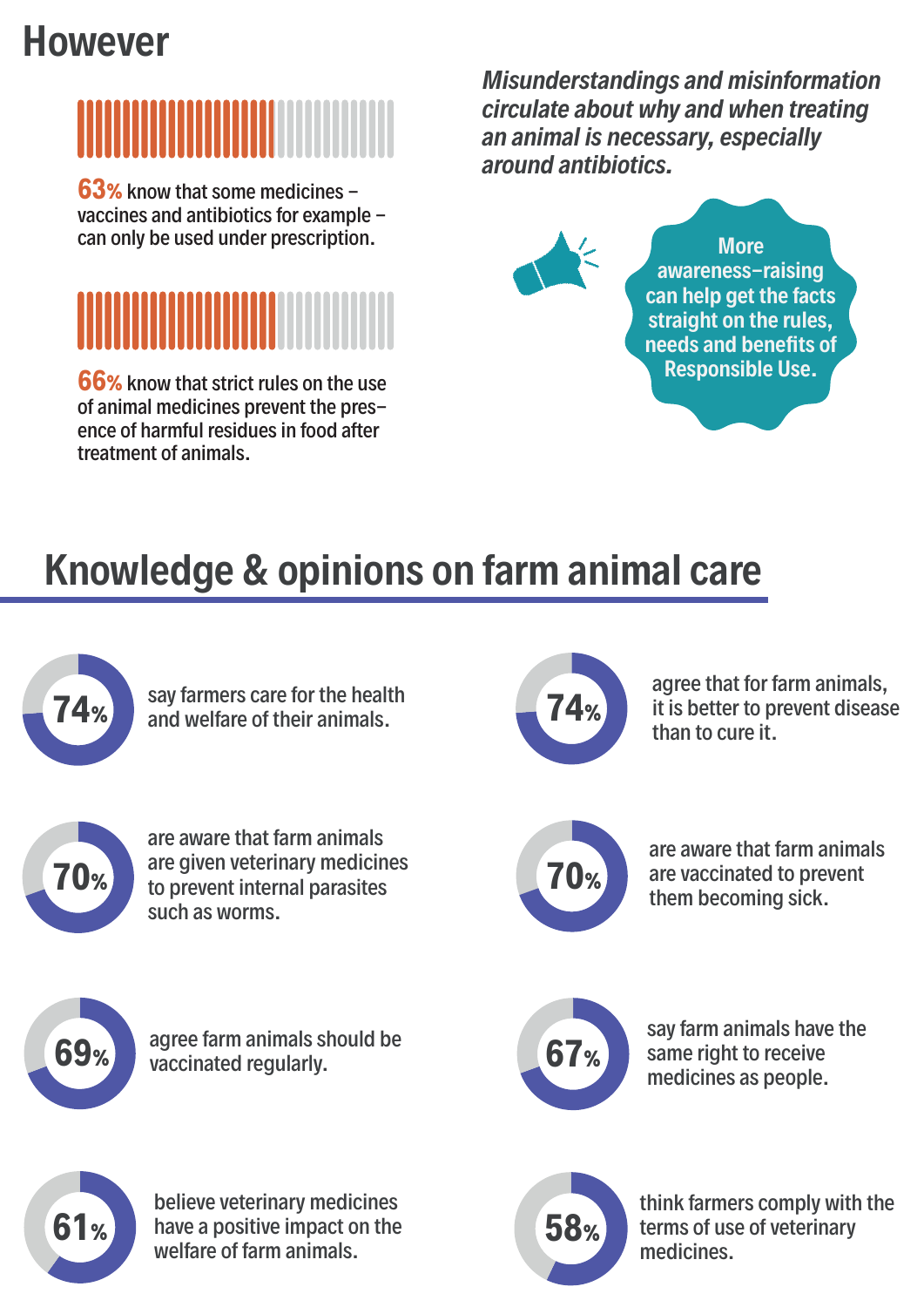# **Knowledge & opinions on pet care**



### **Whether for farm animal care or pet care**



# **Some areas of concern**

### have concerns about diseases from pets being passed on to people. **59%**

have concerns about diseases from farm animals being passed on to people. **65%**

## **66%**

have concerns about diseases from wildlife being passed on to people.

### **Disease transmission Food safety and sustainability**

have concerns about environmental impacts of food production. **63%**

## **64%**

have concerns about residues from veterinary medicines getting into food.